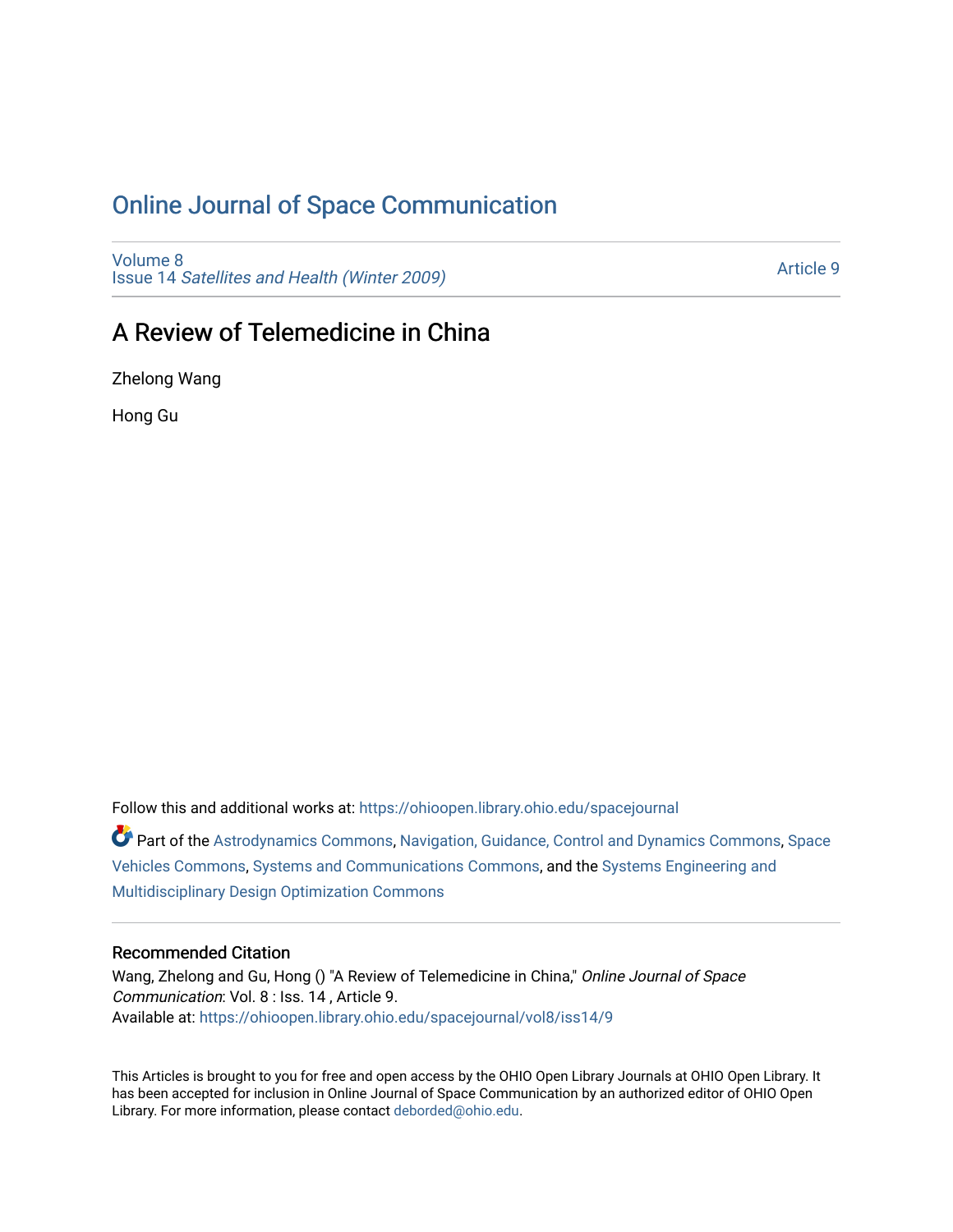## A Review of Telemedicine in China

## Zhelong Wang and Hong Gu School of Electronic and Information Engineering, Dalian University of Technology

#### 1. Introduction

Telemedicine changes conventional medical practice and enables patients to access medical service via telecommunication. Telemedicine thus establishes a new kind of relationship between smaller hospitals and larger ones, and between patients and hospitals generally. Patients and subordinate hospitals may benefit from the resources of large hospitals, via teleconsultation, telediagnosis and telemonitoring. This is particularly beneficial for patients living in rural areas, where the health-care system is less well developed than in cities.

China is the largest developing country in the world in terms of both population and area, and 70% of its people live in rural areas. Its overall health-care system performance is ranked number 144 in the world.[1] Furthermore, there are serious disparities in medical resources between rural areas and cities. Only 20% of China's medical resources are available to the 900 million rural population.[2] Telemedicine has great potential to help unbalanced and underdeveloped health.

Telemedicine in China began in the mid-1980s and the early Chinese telemedicine activities were mostly based on store-and-forward technologies such as the telegraph and email. Realtime telemedicine was not used initially as the telecommunication infrastructure required was not available. In recent years, telemedicine in China has developed quickly with the rapid growth of telecommunication networks. China now has three major telemedicine networks: the Golden Health Network (GHN), the International MedioNet of China (IMNC) network and the People's Liberation Army (PLA) telemedicine network.

Data transmission is required in any telemedicine network. A variety of telecommunication media have been used for telemedicine networks in China, such as the digital data network (DDN), asynchronous transfer mode (ATM), integrated services digital network (ISDN), very small aperture terminal (VSAT) and ordinary telephone lines. Various types of equipment, such as the PC, Personal Digital Assistant (PDA) and mobile phones, have also been employed.

2. Telemedicine Systems Based on the Internet

#### 2.1 IMNC Network

The IMNC network which started functioning in 1997 is primarily based on telephone lines and the Internet.[3] The telemedicine system in this network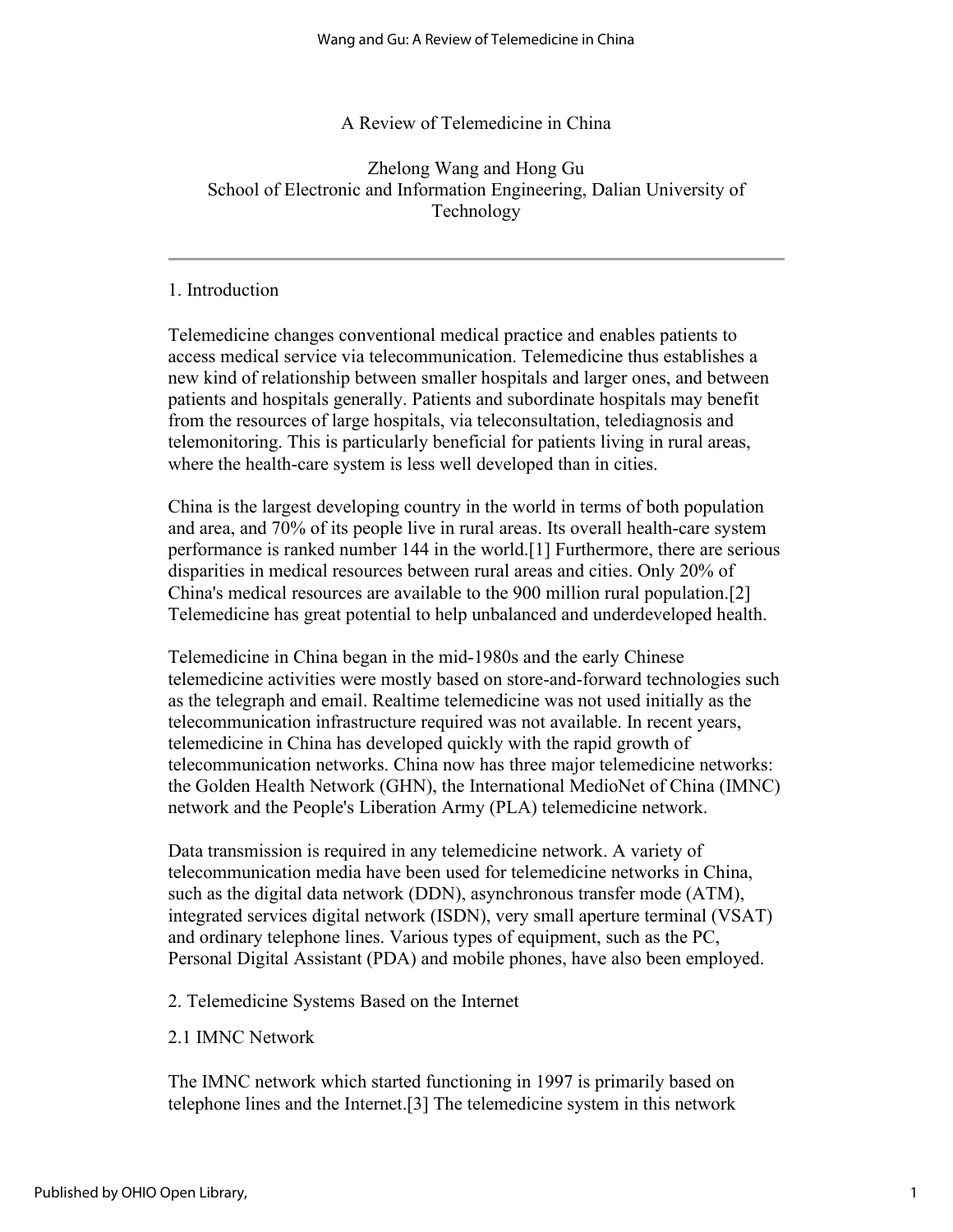includes two subsystems: a teleconsultation system and an online medical information system. The IMNC network connects medical specialists, equipment and information between different sites. However, it employs low bandwidth communication, which limits the transmission of high-volume medical data. To overcome this problem, a highly efficient image compression algorithm has been developed by the IMNC to reduce the file sizes. So far, about 300 hospitals across China have become members of this network via which some 3000 specialists practice telemedicine. The IMNC plans to upgrade its telemedicine network by incorporating broadband technologies.

## 2.2 Shanghai Medical University Telemedicine System

The telemedicine system developed by Shanghai Medical University makes use of a client/server architecture. A database server is used to store medical record information. Desktop videoconferencing is used for teleconsultations. The system is adapted to different bandwidth (64 kbit/s-2 Mbit/s), particularly low bandwidth, to support face-to-face consultation between remote sites and local sites, which satisfies the technical requirement of traditional medical treatment 'observe, listen, query, feel'. A module for virtual sharing in the system is used for text communication. The system can transfer medical images (e.g. X-ray images, CT scans and ultrasonograms) with no distortion. It has been successfully demonstrated for a teleconsultation between Shanghai and Beijing via a 128 kbit/s line.[4] In its first six years, the telemedicine network dealt with 3300 cases. These cases came from secondary or tertiary hospitals across China.[5]

#### 2.3 Telemedicine System Based on Multicasting

The multicasting technique was applied in a telemedicine system by He[6][7] because it may reduce the cost for senders, receivers and networks. In addition, the multicast technique is in accordance with the telemedicine system in terms of multiple users connected through networks. The software component of the telemedicine system includes the main control module, human-computer interface module, consultation information module, diagnosis information module and multicast control module. The consultation information module uses IP audio conversation and a virtual sharing blackboard. The diagnosis information module retrieves electronic patient records and examination information from the hospital information system, and retrieves images, video and audio information from a picture archiving system (PACS).

#### 2.4 Teleconsultation System in Gansu

In August 2004, the first telemedicine system based in a county-level hospital was lauched in Jingchuan county, Gansu province.[8] The system is networked with four ISDN lines as the backbone and supplementary ADSL lines. It has multimedia data channels gathering point-to-point audio, video, image, text and data. This system can synchronously connect remote telemedicine centres based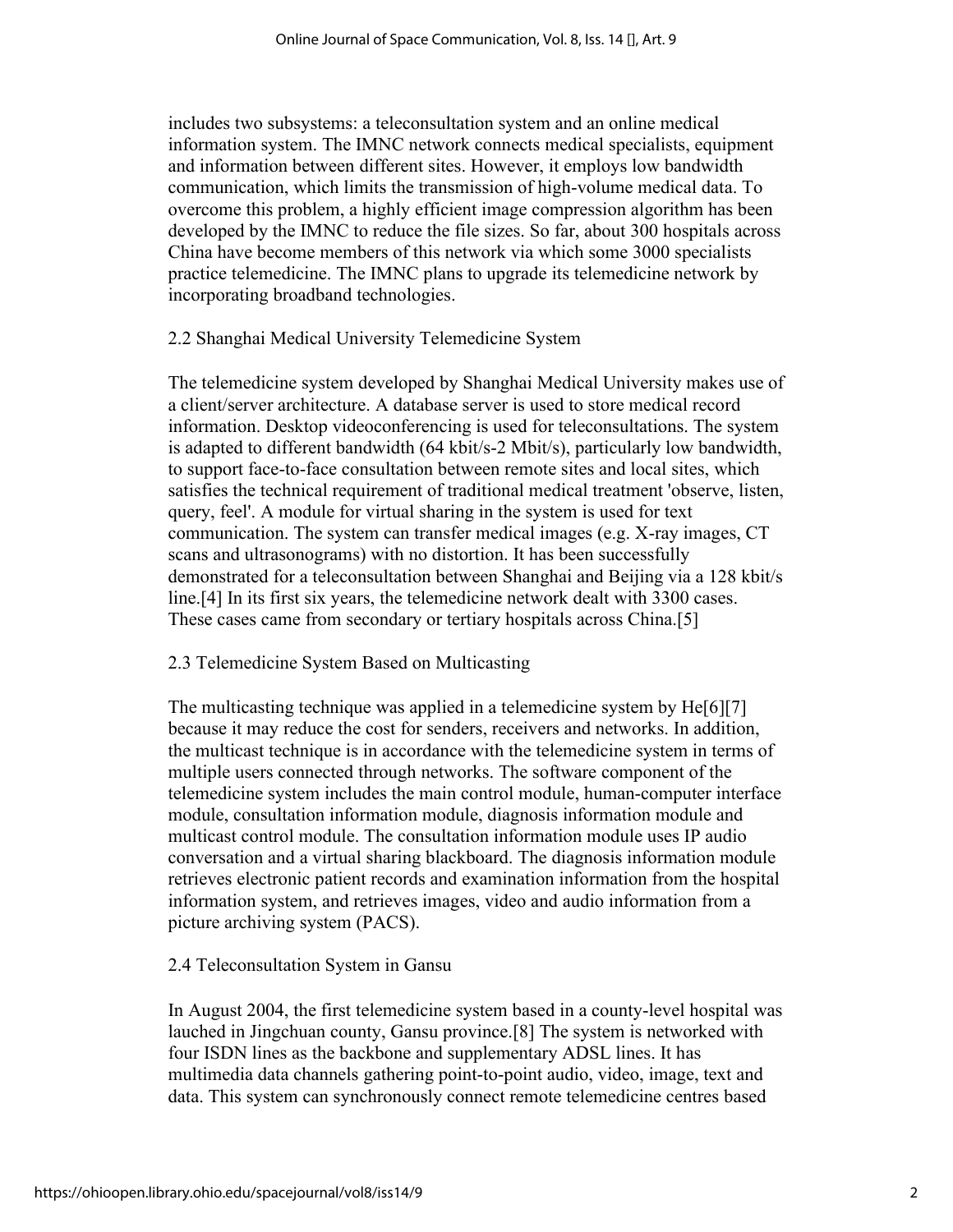in Lanzhou No.1 hospital, the China-Japan Friendship hospital in Beijing and Osaka hospital in Japan at a speed of 512 kbit/s. It is designed to conduct telediagnosis, teleconsultation, telecare and manage medical information queries.

## 2.5 Telemedicine Systems Based on Satellite Communication

The advantages of telemedicine during military operations motivated the PLA to invest in telemedicine.[9] A part of China's national Golden Health Project was to build a nationwide military health information network to transmit health information and conduct telemedicine. A military telemedicine network using a satellite channel was established in 1997 and has two main telemedicine centres: one based at the Chinese PLA General Hospital in Beijing and the other based at the PLA Hospital in Nanjing. Each telemedicine centre in the network employs a 4.5 m satellite antenna, 40Wtransceiver, GPS receiver, DVB modulator, network switch, SUN workstation and application server. This telemedicine network connects 211 hospitals (114 military hospitals and 97 civil hospitals) and more than 300 specialists. About 60 telemedicine satellite stations have been established in remote military camps to provide telemedicine services to soldiers.[10] The telemedicine network has dealt with 3560 cases since its first operation.[11]

3. Telemedicine Systems Based on Wireless Communication

3.1 Personal Telemedicine System Based on RegPoint

In 2004, the Beijing Health Administration, Motorola and MedDay Inc. launched a project to provide a telemedicine service (RegPoint) for patients suffering from diabetes and high blood pressure at several hospitals in Beijing.[12] RegPoint is a disease monitoring and management system developed by MedDay and it integrates patient information in a Motorola A760 mobile phone. Through the mobile phone, RegPoint can provide customized treatment for each patient, no matter whether the patient lives in urban or rural areas. It sets up a telemonitoring link between patients and doctors by transmitting information about the prescription, blood pressure, blood glucose and bodyweight. This is the first largescale commercial trial of a telemedicine service using mobile communication in China. Approximately 300 patients participated in the six month trial.

3.2 Medical Records System Based on a Wireless LAN

Shanghai Eastern Hospital employs a wireless medical records system based on a 54 Mbit/s wireless LAN in wards.[13] Doctors use a PDA to record patients' medical information such as prescription, diagnosis and patient cautions, transfer the information via the wireless LAN, and store the information in the hospital information system. This reduces the daily paperwork required by the medical staff, improves the efficiency and quality of medical services, and prevents the negligence or duplicate implementation of medical advice.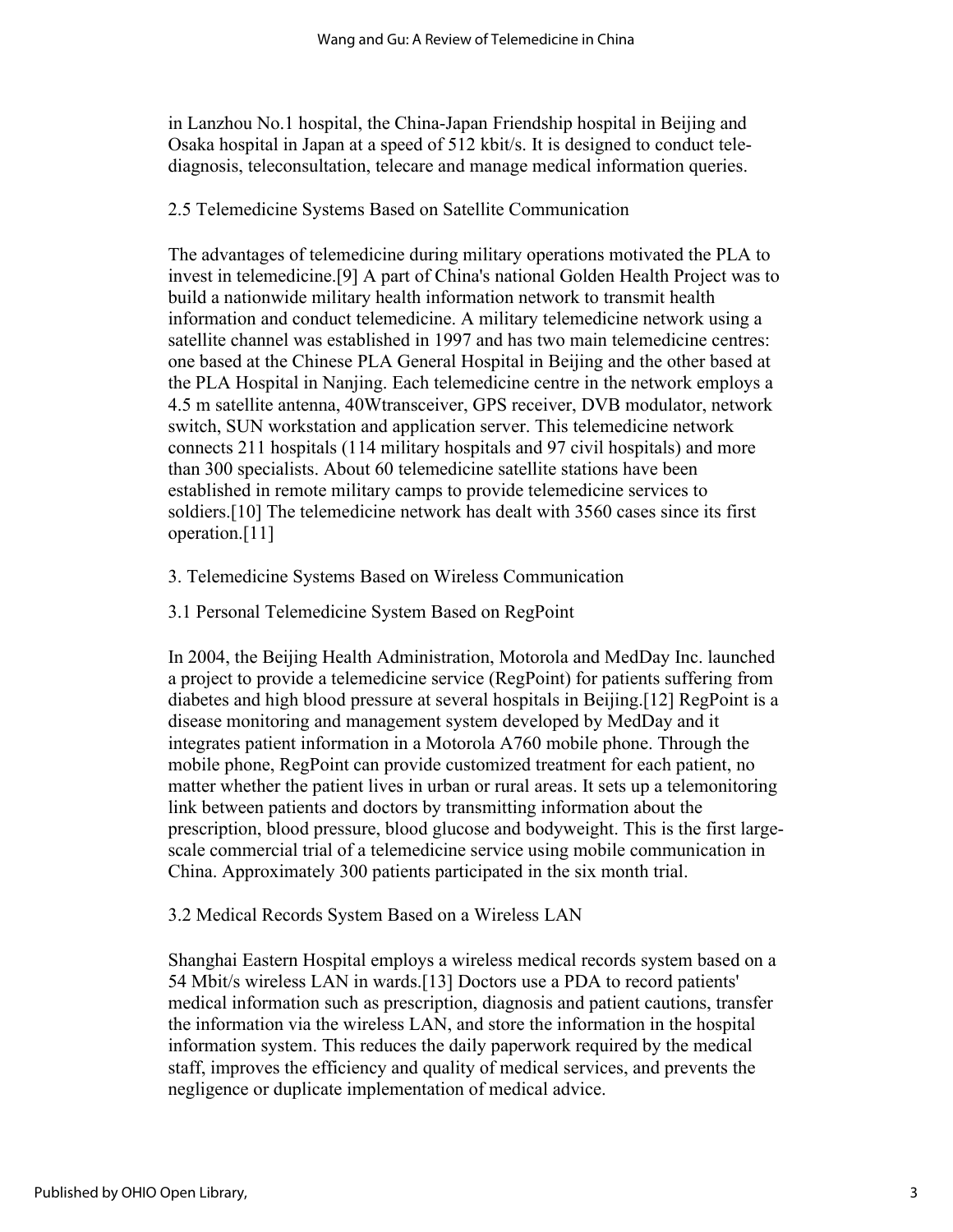## 3.3 Appointment System Based on Short Message Service

The first affiliated hospital of the Harbin Medical University adopted an appointment system based on the mobile phone short message service (SMS).[14] Patients can use their mobile phones to send their appointment requests to a particular number and then receive confirmations or replies regarding their appointments from hospitals. They can also send messages to this particular number to acquire medical information such as medical specialists, medicine instructions and so on. This system makes patients' visits to the hospital more convenient and improves the efficiency and quality of the hospital's service.

## 3.4 Telemonitoring System Based on Bluetooth

Yao[15][16] designed a telemonitoring system for the rural areas, based on Bluetooth transmission. The system can remotely monitor physiological variables such as heart rate, blood pressure and body temperature. It consists of physiological signal monitoring devices, remote monitoring centres and a wireless gateway. Bluetooth is a low cost and reliable technique for short distance wireless communication, which is suitable for data transmission between physiological signal monitoring devices and the wireless gateway. The system is still at its trial stage and has not yet been commercially adopted.

#### 3.5 Telemonitoring System Based on Mobile Phone Transmission

Several telemonitoring systems based on the General Packet Radio Service (GPRS) mobile phone communication have been designed and implemented in China.[17] These systems usually include physiological monitoring devices, GPRS modules and remote medical centres. Physiological data collected by monitoring devices are transmitted in realtime via the GPRS network to the remote medical centre. A medical information system in the medical centre stores and analyzes the received physiological data, and then alerts medical staff to take corresponding measures if exceptional conditions occur. For example, An developed an ECG telemonitoring system based on GPRS communication.[18][19] The system includes a portable ECG device, a GPRS communication module and a remote control centre.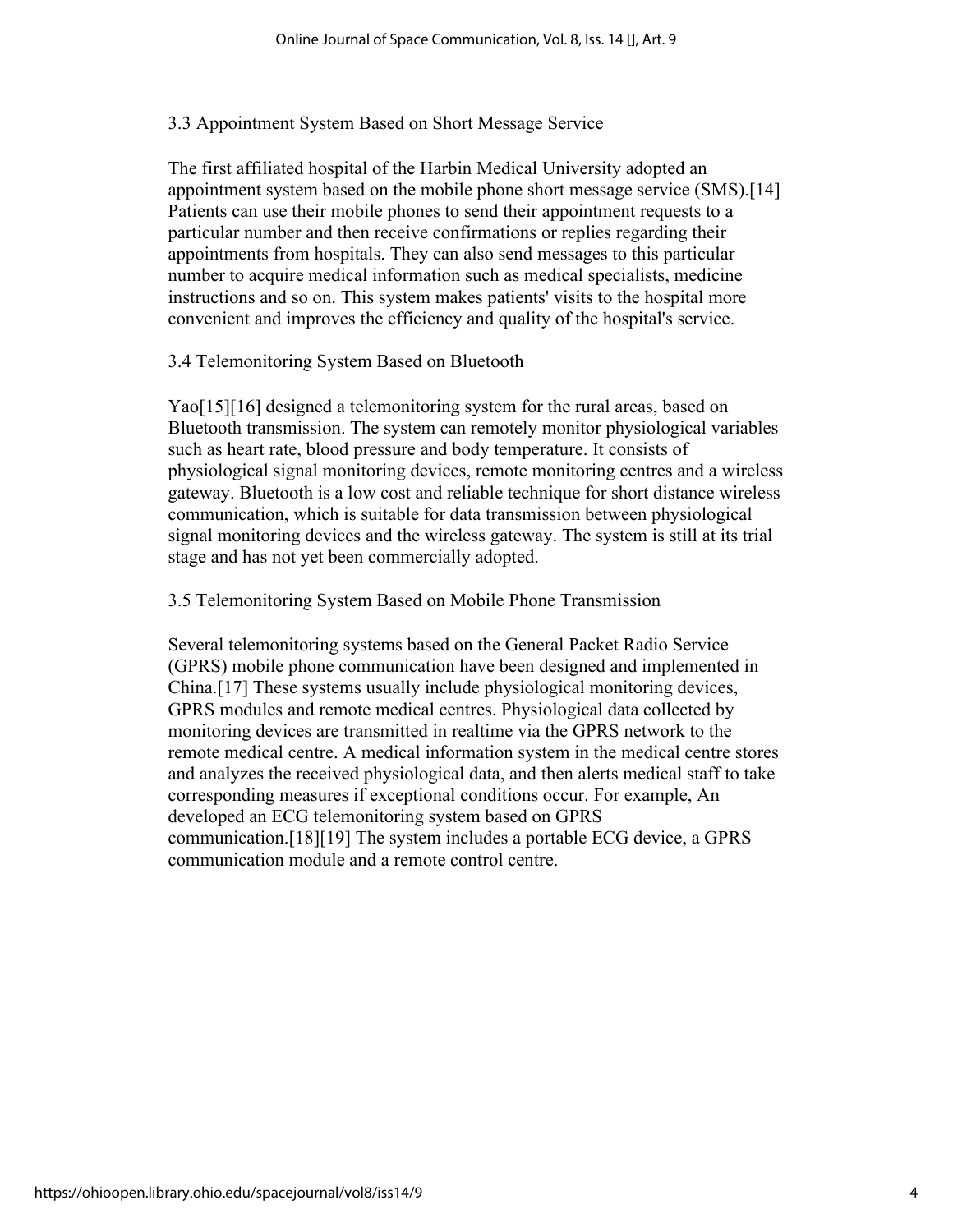

Figure 1: GPs in Zhejiang No.2 People Hospital conducting a teleconsultation with a patient and GPs in Shaoxing Hospital via the Golden Health Network (GHN).

## 4. Discussion

Telemedicine has long been a well-known medical technique in industrialized countries. Compared with these countries, research and application of telemedicine is at a relatively early stage in China. This is the result of several factors:

- 1. China is a developing country and cannot afford to invest heavily in the infrastructure required for telemedicine. Most Chinese people cannot afford the cost of telemedicine services. Thus, the market for telemedicine is very small, although China has a large population in rural areas, which represents a potentially large telemedicine market;
- 2. Chinese patients are used to the traditional methods of diagnosis and prefer a face-to-face consultation with a doctor, rather than a remote (telemedicine) consultation;
- 3. Chinese doctors do not have any motivation to practise by telemedicine, as there is no incentive to change and they would not be paid differently, whether they practised telemedicine or not;
- 4. Many Chinese hospitals suffer from a lack of qualified IT professionals who are able to operate and maintain telemedicine systems. Senior managers in Chinese hospitals usually have little IT knowledge and do not fully understand the advantages of telemedicine. Thus, they cannot advocate the use of telemedicine and will not invest in telemedicine facilities;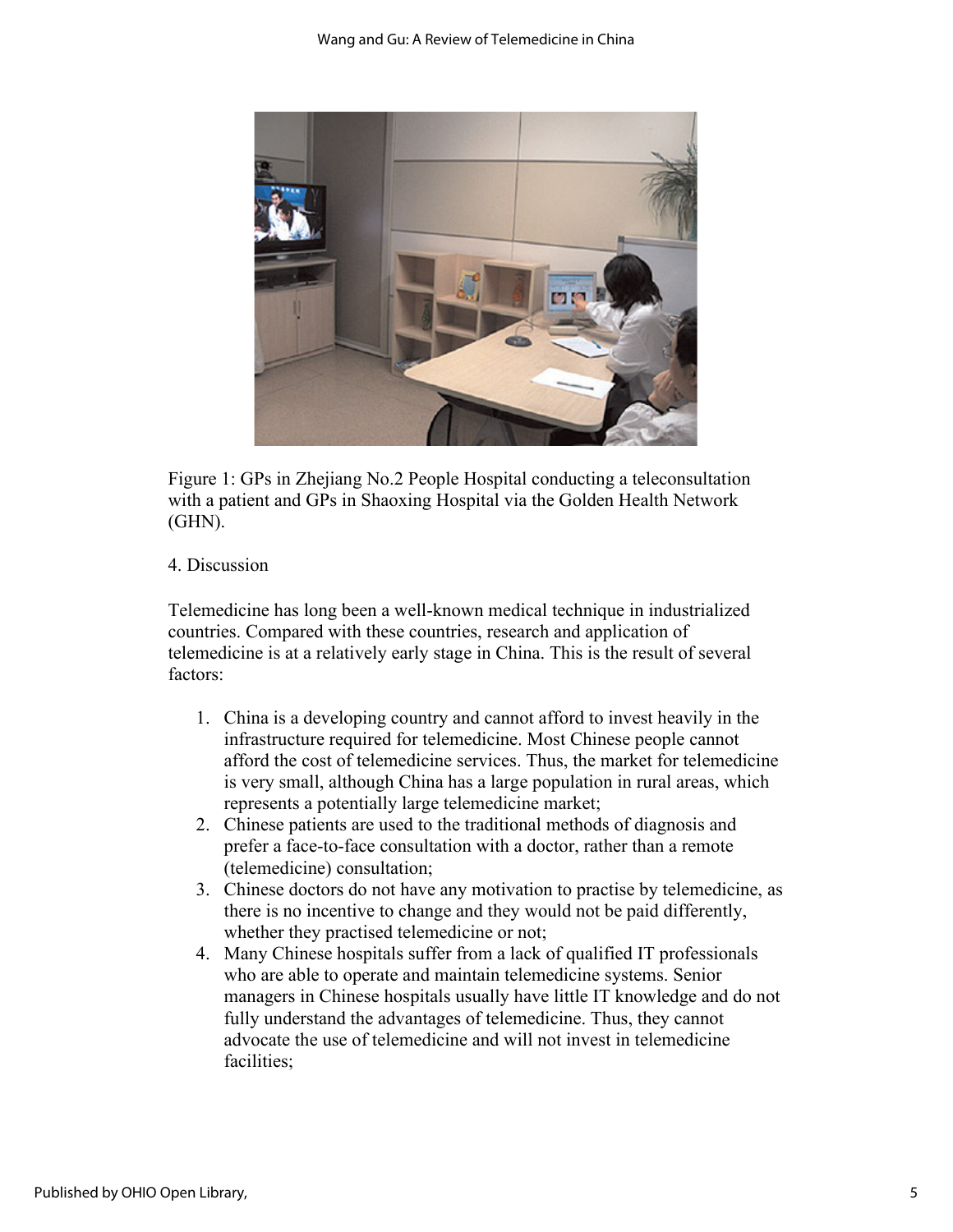- 5. Most Chinese rural areas have insufficient telecommunication infrastructure to support telemedicine systems. Some rural villages do not even have electricity;
- 6. A large proportion of the people in rural areas have not received much education and many of them have not even seen a computer;
- 7. The lack of a uniform health data standard prevents efficient and accurate data exchange with any telemedicine system. There is no national health data standard, although several international health data standards such as HL7, DICOM and SNOMED do exist;
- 8. The lack of national telemedicine regulations also limits telemedicine development in China, as there are no regulations to follow when legal disputes regarding telemedicine practice occur.



Figure 2: A GP reading a patient's medical record.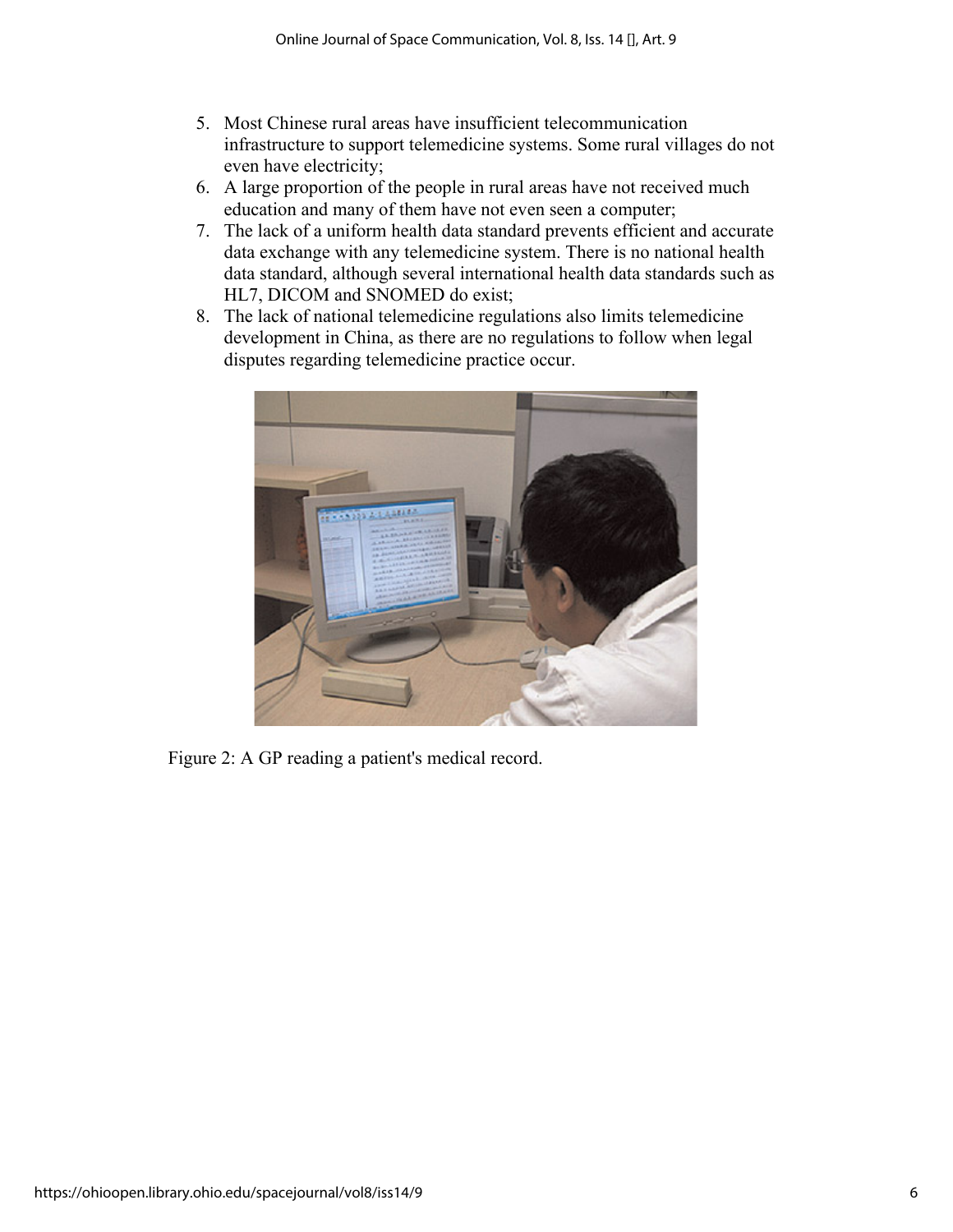

Figure 3: A patient and GPs in Shaoxing Hospital.

All these problems affect the development of telemedicine in China. To solve them, we suggest that the Chinese government needs to make a policy in favour of rural people and invest more in telemedicine, so that they can enjoy low-cost telemedicine services and foster a large telemedicine market. The government also needs tomake a uniformhealth data standard for telemedicine and the standard should take account of the characteristics of the Chinese health-care system and the Chinese language. National telemedicine regulations should be made as soon as possible to regulate telemedicine practices. Doctors should be given more telemedicine training and encouraged to practice telemedicine by introducing appropriate guidelines and rewards. Meanwhile, IT training and telemedicine demonstrations are also necessary for people living in rural areas to gain a basic telemedicine knowledge, change their conventional medical culture and receive telemedicine services (Figures 1-4). Senior managers in Chinese hospitals should give higher priority and more resources to developing telemedicine. A wide alliance including government, hospitals, IT vendors, research institutes and doctors needs to be set up to enhance cooperation with each other, which will speed up the development of telemedicine in China.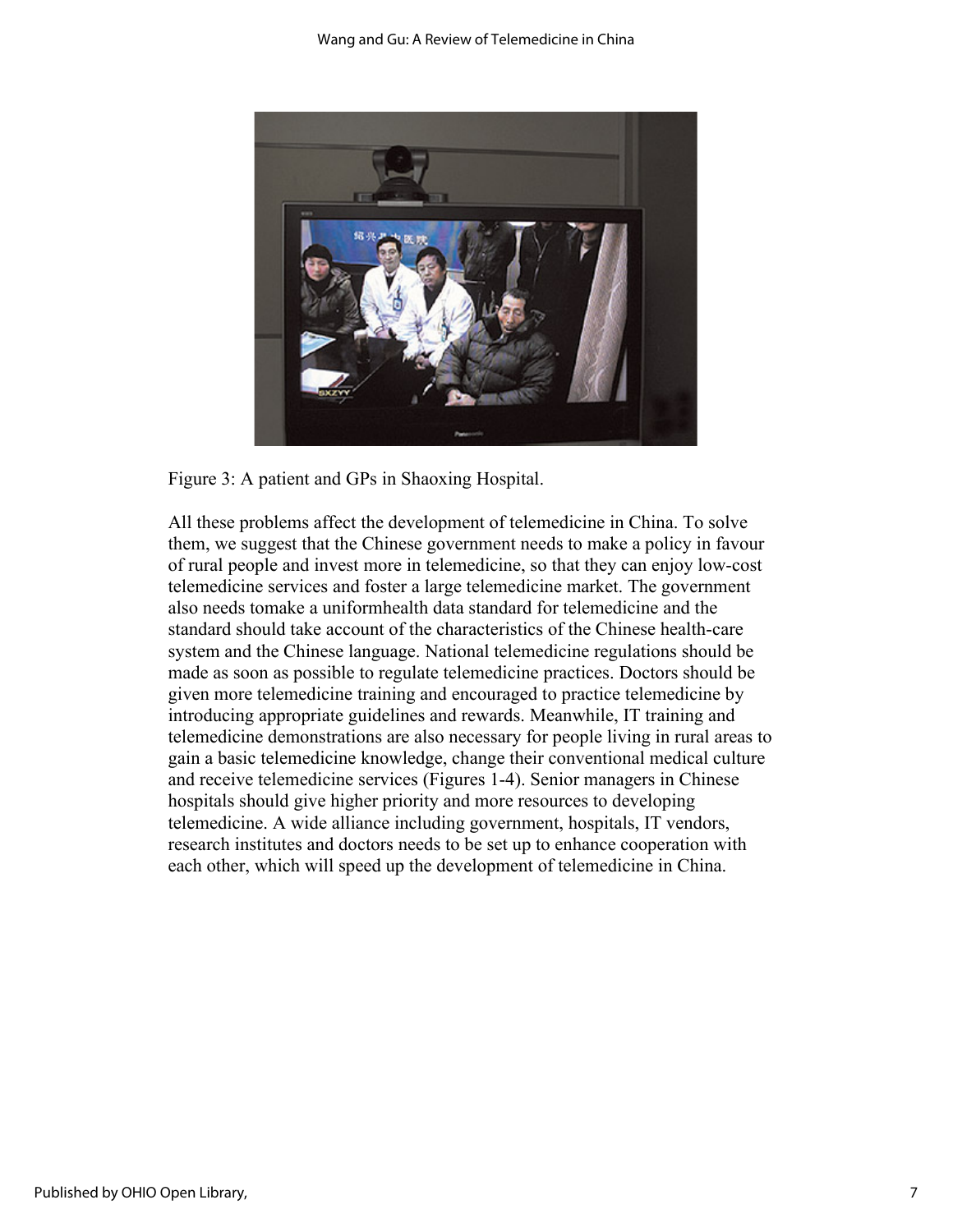

Figure 4: GPs in Zhejiang No.2 People Hospital discussing a case with GPs in Shaoxing Hospital via the GHN.

## 5. Conclusion

There is much telemedicine in China, including major telemedicine systems developed and adopted in various Chinese hospitals and clinical applications of these systems, as well as emerging telemedicine research in China. There are also several problems inhibiting the further development of telemedicine in China. The solutions to these problems will be relevant in other developing countries.

Acknowledgements

We thank the National Nature Science Foundation of China for funding this research (grant no. 60605022).

Contact

Zhelong Wang School of Electronic and Information Engineering Dalian University of Technology Dalian, Liaoning 116024, China Fax: +86 411 8421 3716 Email: wangzl@dlut.edu.cn

## REFERENCES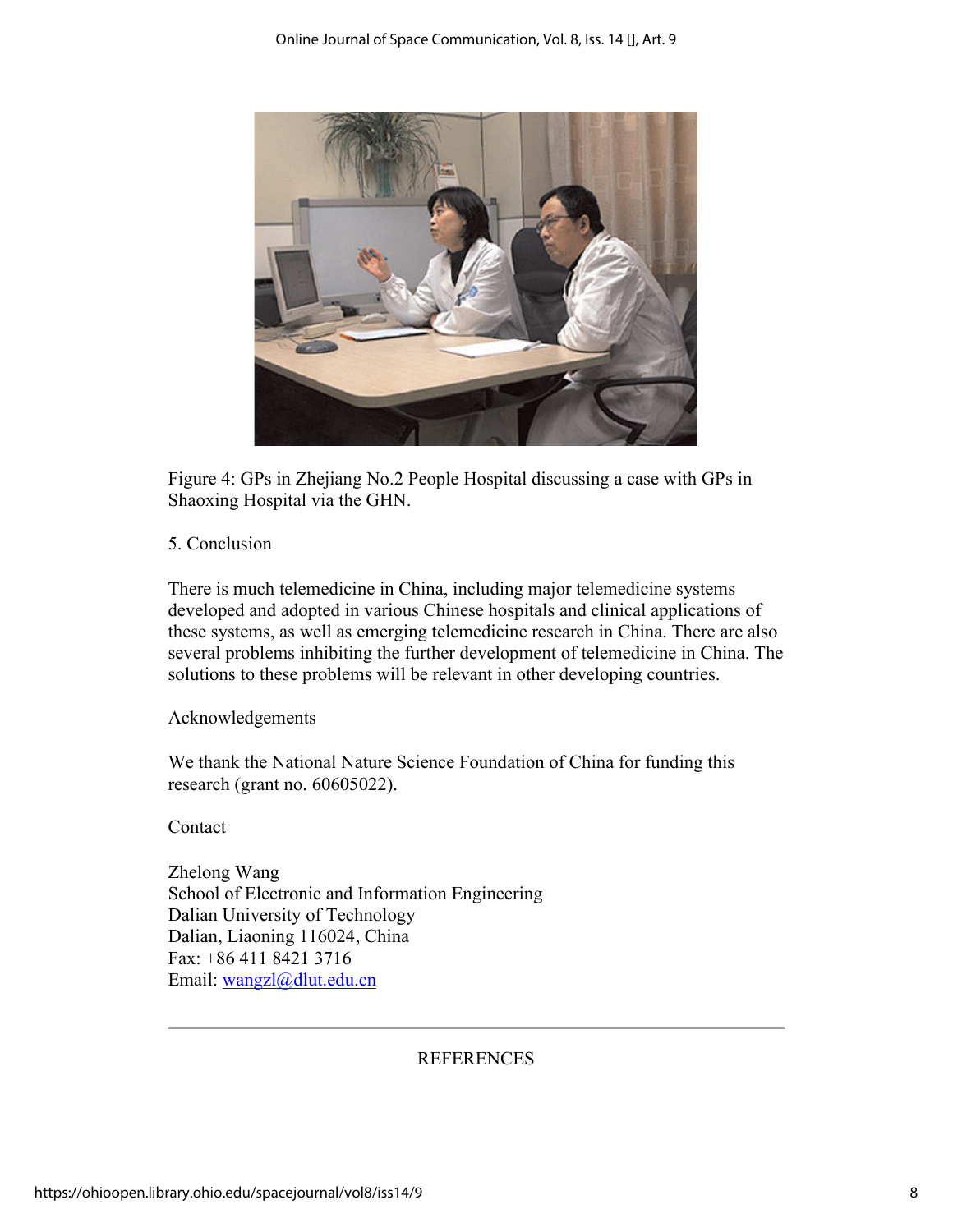- 1. WorldHealthOrganization. TheWorldHealthReport 2000. See http://www. who.int/whr/2000/en/annex01\_en.pdf (last checked 11 July 2008).
- 2. ChinaDaily.China establishes ruralmedical servicenetwork. Seehttp://www. china.org.cn/english/2001/Nov/21539.htm (last checked 11 July 2008).
- 3. Gong Z, Chen S, Tian Y, Li X. Telemedicine systems based on the Internet. Gold Card Engineering (Chinese) 2002;4:45-6.
- 4. Feng X, Huanye S, Jiao Z. The design and implementation of the remote medical system at Shanghai Medical University. Journal of Software (Chinese) 1998;3:63-7.
- 5. Jian G, Mao J, Jiang J. Telediagnosis of 168 cases of renal disease. J Telemed Telecare 2002;8:360-1.
- 6. He G, Wu ZM. IP Multicast and IP TV on Internet. Journal of Computer Research and Development/Jisuan Ji Yan Jui Yu Fan Zhan 1999;36:1226- 31.
- 7. Comer DE, Stevens DL. Internetworking with TCP/IP. 2nd edn. Englewood Cliffs, NJ: Prentice-Hal1, 2001:1-431.
- 8. China Data Communication Forum. Wireless communication technology's application in the medical field. See http://www.cndw.com/ tech/communicate/2006051268057.asp (Chinese).
- 9. Rodger JA, Pendharkar PC. On site: using telemedicine in the Department of Defense Commun. Comm ACM 2000;43:19-20.
- 10. Zhang Y, Wang F, Li CM. Telemedicine based on satellite communications. China New Medicine 2003;2:54-5.
- 11. China PLA General Hospital. Introduction of the Telemedicine Centre at the China PLA General Hospital. See http://www.301hospital.com.cn/ChannelControl?channel\_name=fuwuzhn \_ychz (Chinese).
- 12. AFP. New Israeli mobile phone to detect breast cancer. See http://www. ersomonitor.org/modules/newsgrandz21/article.php?storyid=97 (last checked 12 July 2008).
- 13. ZDnet China. Wireless medical information system at Shanghai Eastern Hospital. See http://www.c114.net/technic/ZZHtml\_20045/ T20045130008472-1.shtml (Chinese).
- 14. China Networks Cooperation. Short message's application in medical field. See http://www.business.sd.cn/yingyong/yiliao.html (Chinese).
- 15. Yao J, Schmitz R, Warren S. A wearable point-of-care system for home use that incorporates plug-and-play and wireless standards. IEEE Trans Inf Technol Biomed 2005;9:363-71.
- 16. Yao DZ, Li YJ, Zhou SH. Study on the development of telemedicine in China. Journal of UESTC (social sciences edition) 2001;2:3-9.
- 17. Chen G. Design and implementation of a wireless mobile medical equipment system based on GPRS. Chinese Medical Equipment Journal/Yi Liao Wei Sheng Zhuang Bei 2004;12:7-8.